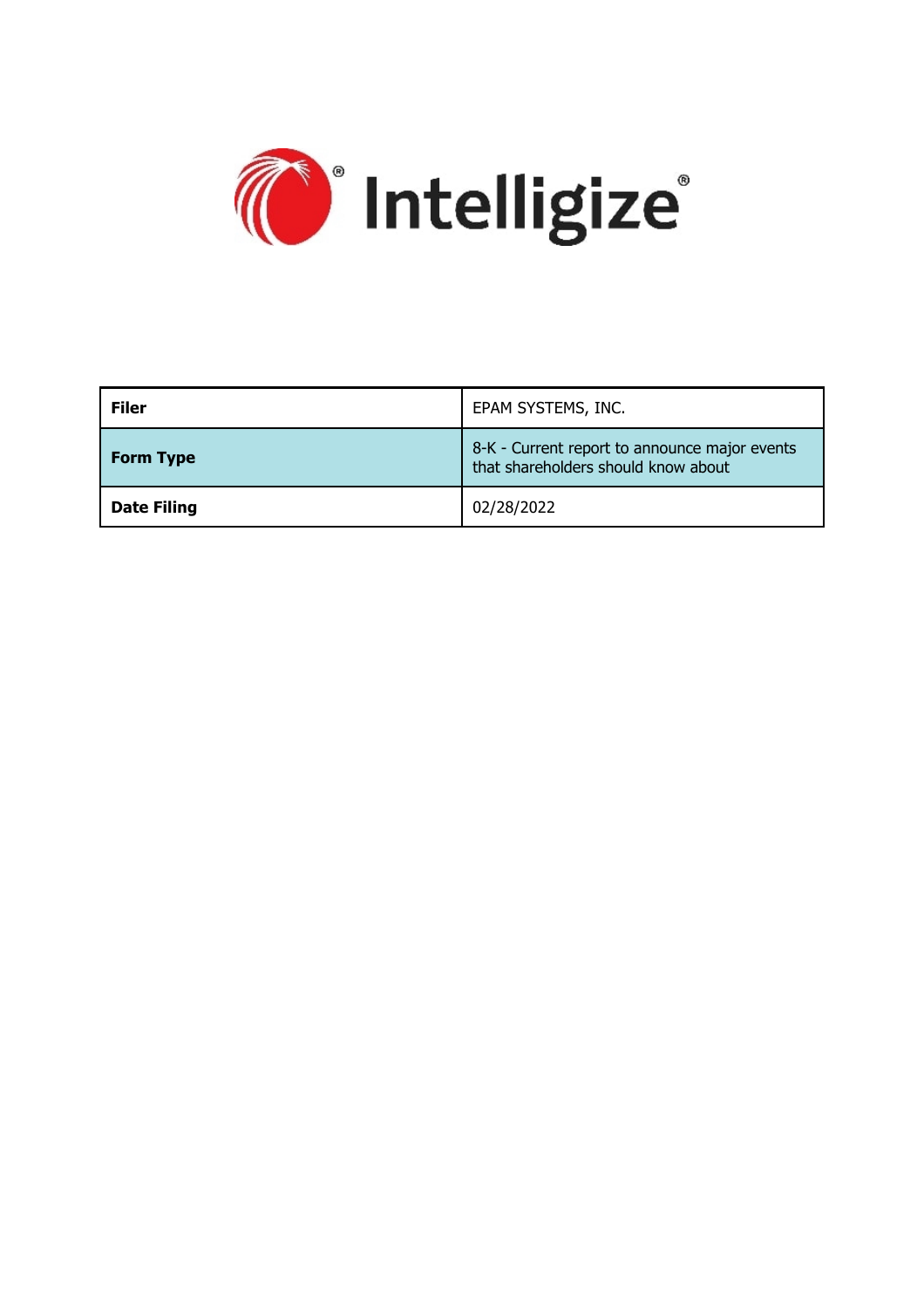## **UNITED STATES SECURITIES AND EXCHANGE COMMISSION Washington, D.C. 20549**

# **FORM 8-K**

# **CURRENT REPORT**

### **Pursuant to Section 13 or 15(d) of the Securities Exchange Act of 1934**

Date of report (Date of earliest event reported): February 28, 2022

# **EPAM SYSTEMS, INC.**

(Exact name of registrant as specified in its charter)

**Delaware 1-35418 22-3536104** (State or other jurisdiction of incorporation) (Commission File Number) (IRS Employer Identification No.)

**41 University Drive Suite 202 Newtown Pennsylvania**

**18940**

(Address of principal executive offices) (Zip Code)

**267-759-9000**

(Registrant's telephone number, including area code)

**Not Applicable**

(Former name or former address, if changed since last report)

Check the appropriate box below if the Form 8-K filing is intended to simultaneously satisfy the filing obligation of the registrant under any of the following provisions (see General Instruction A.2. below):

☐ Written communications pursuant to Rule 425 under the Securities Act (17 CFR 230.425)

☐ Soliciting material pursuant to Rule 14a-12 under the Exchange Act (17 CFR 240.14a-12)

☐ Pre-commencement communications pursuant to Rule 14d-2(b) under the Exchange Act (17 CFR 240.14d-2(b))

 $\Box$  Pre-commencement communications pursuant to Rule 13e-4(c) under the Exchange Act (17 CFR 240.13e-4(c))

Securities registered pursuant to Section 12(b) of the Act:

**Common Stock, par value \$0.001 per share EPAM EPAM New York Stock Exchange** 

**Title of Each Class Trading Symbol Name of Each Exchange on which Registered**

Indicate by check mark whether the registrant is an emerging growth company as defined in Rule 405 of the Securities Act of 1933 (§230.405 of this chapter) or Rule 12b-2 of the Securities Exchange Act of 1934 (§240.12b-2 of this chapter). Emerging growth company  $\Box$ 

If an emerging growth company, indicate by check mark if the registrant has elected not to use the extended transition period for complying with any new or revised financial accounting standards provided pursuant to Section 13(a) of the Exchange Act.  $\Box$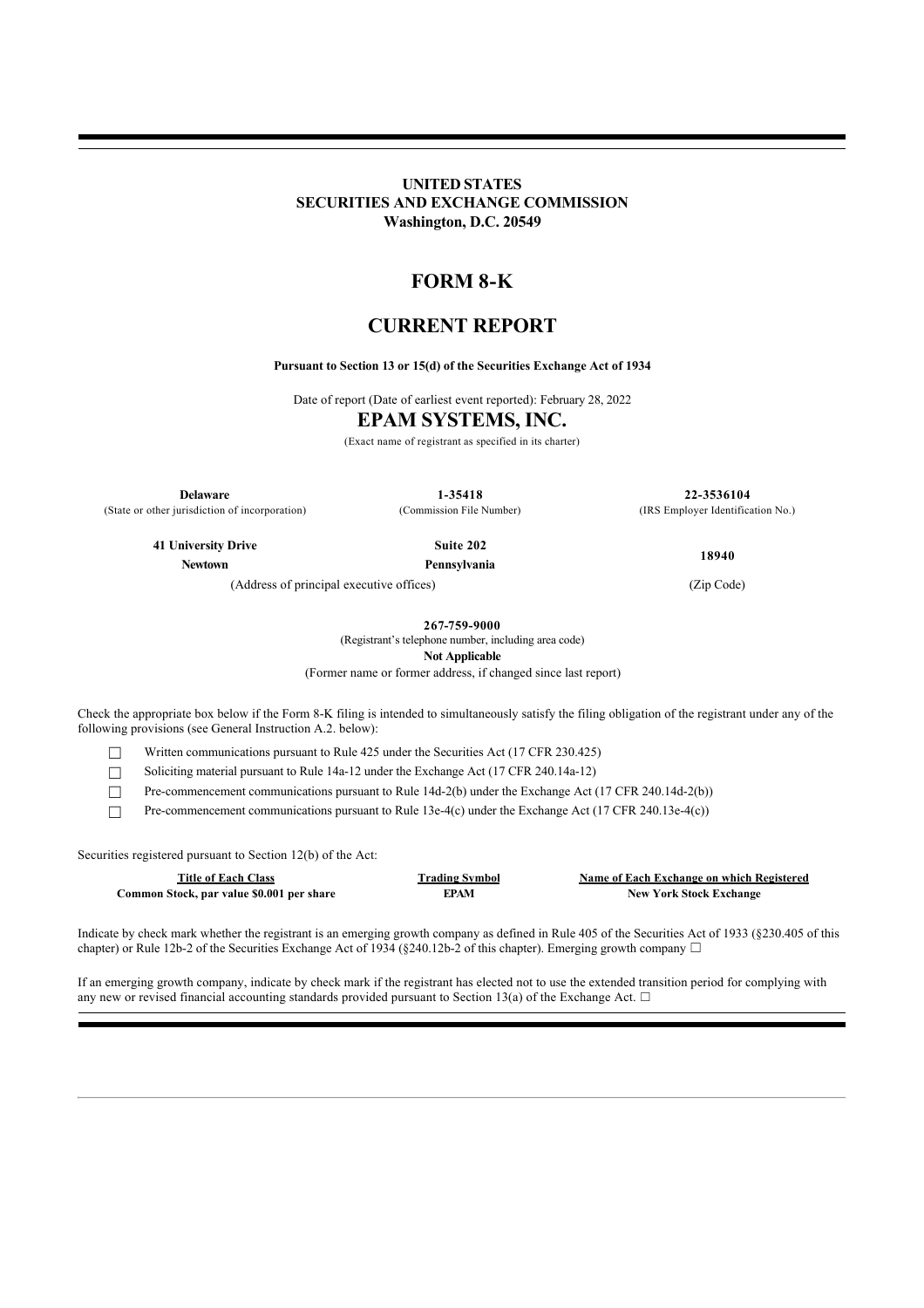### **Item 8.01. Other Events.**

On February 28, 2022, EPAM Systems, Inc. issued a press release announcing that it is withdrawing its first quarter and 2022 financial outlook due to heightened uncertainties and regional impacts resulting from military actions in Ukraine. A copy of the press release is attached as Exhibit 99.1 to this report and is incorporated by reference into this Item 8.01.

### **Item 9.01. Financial Statements and Exhibits.**

#### **(d) Exhibits**

99.1 [Press release dated February 28, 2022.](http://www.sec.gov/Archives/edgar/data/1352010/000135201022000022/exhibit99_q4xprtowithdrawg.htm)

101 Cover Page Interactive Data File - the cover page XBRL tags are embedded within the Inline XBRL document.

104 The cover page from this Current Report on Form 8-K, formatted as Inline XBRL.